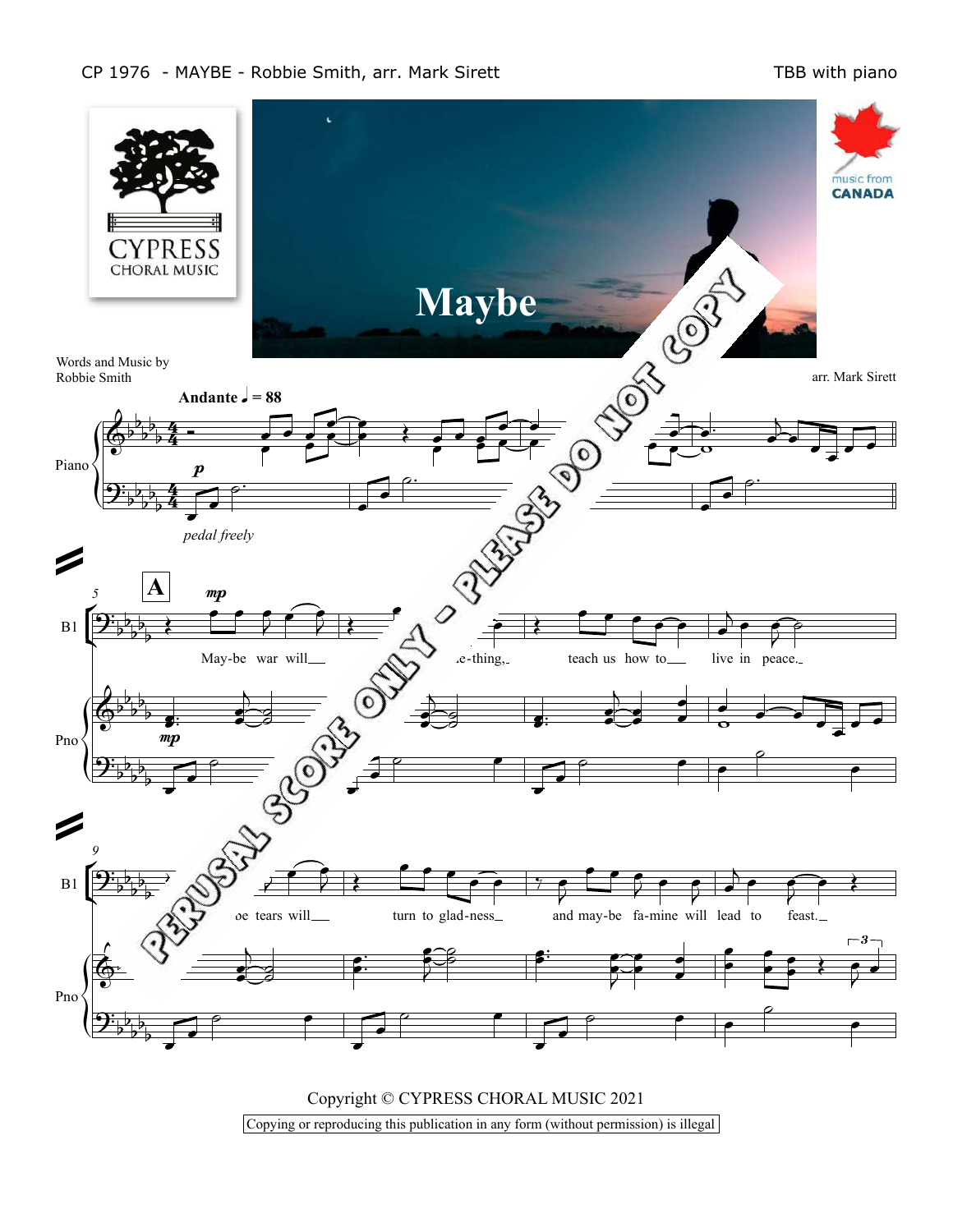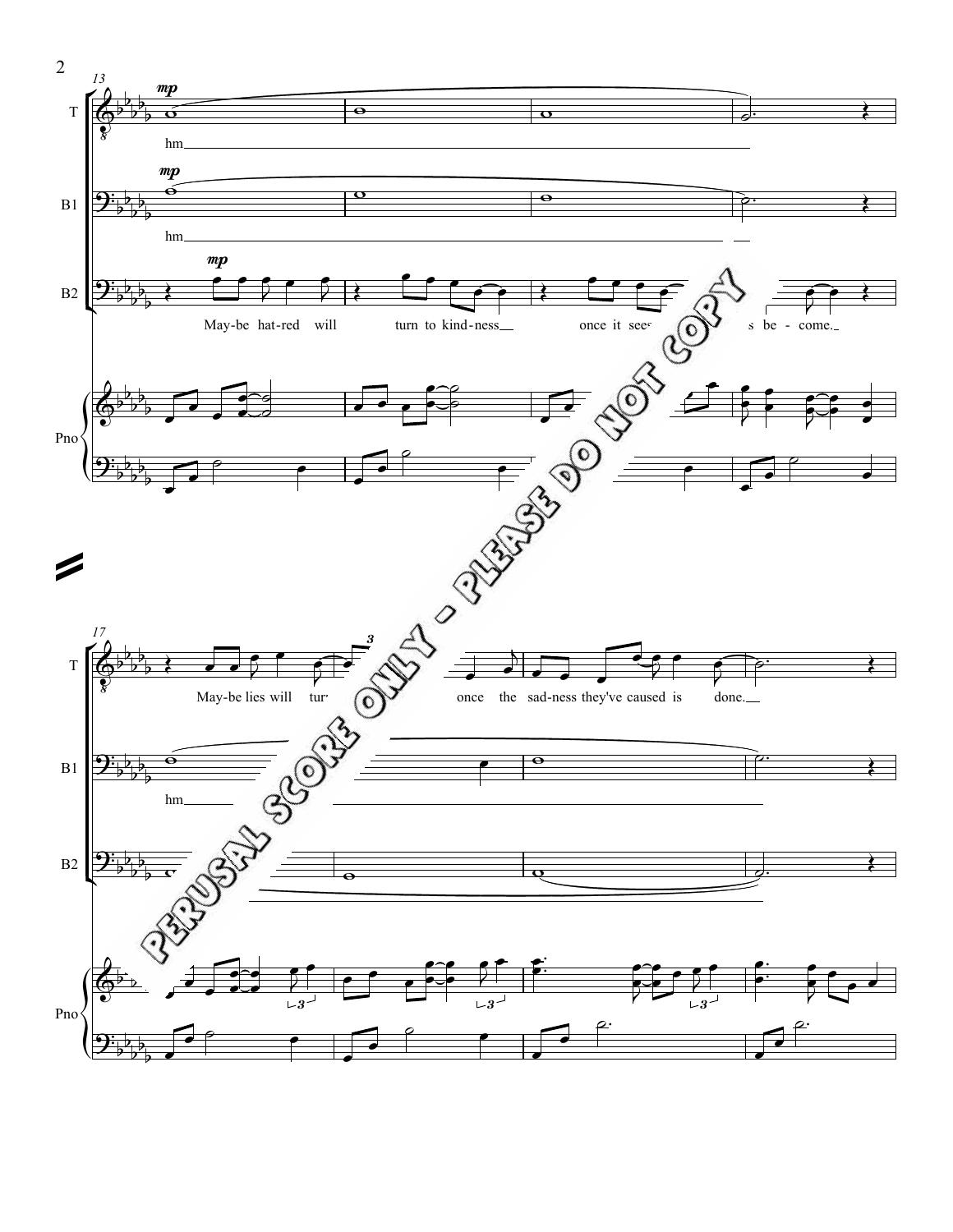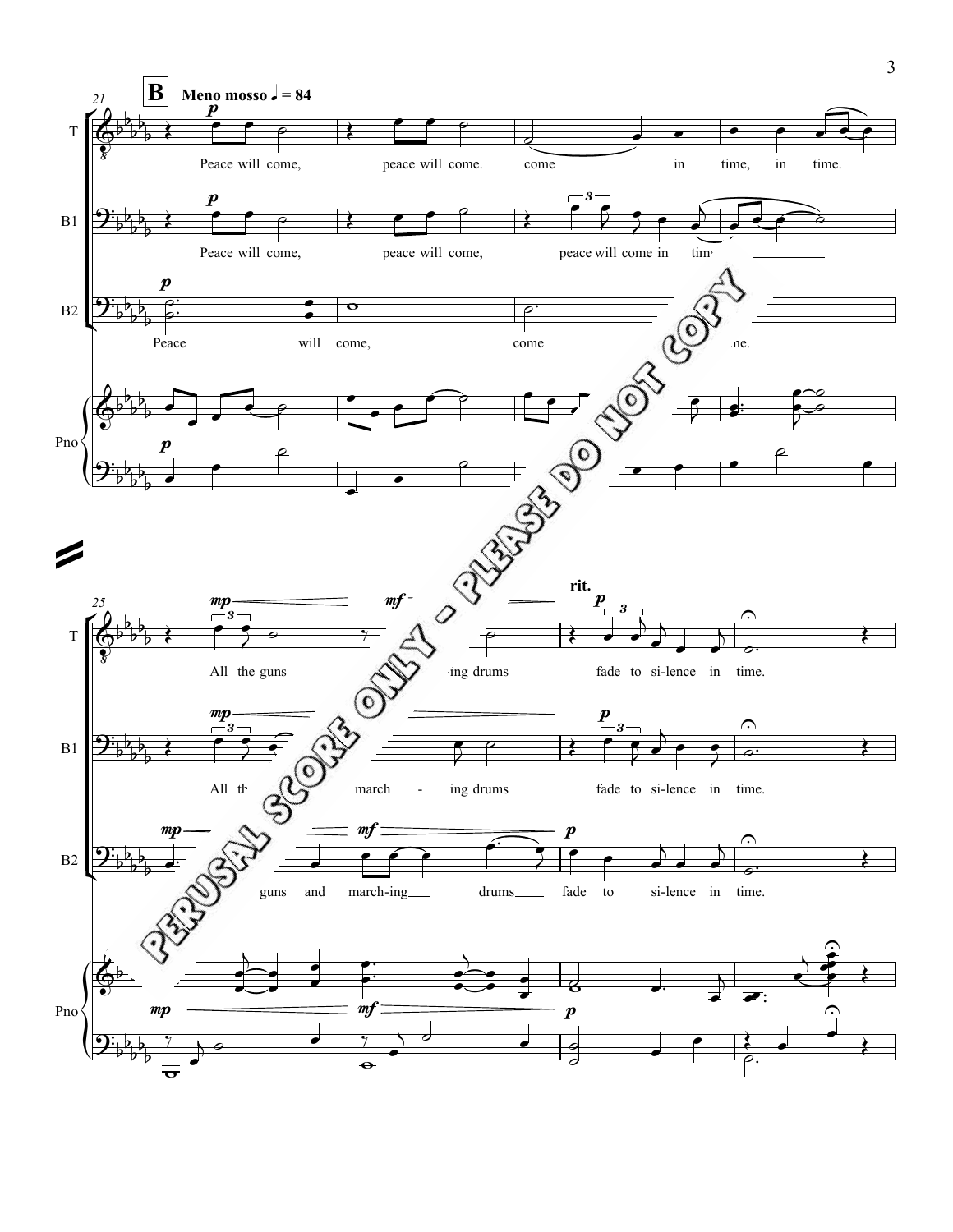

4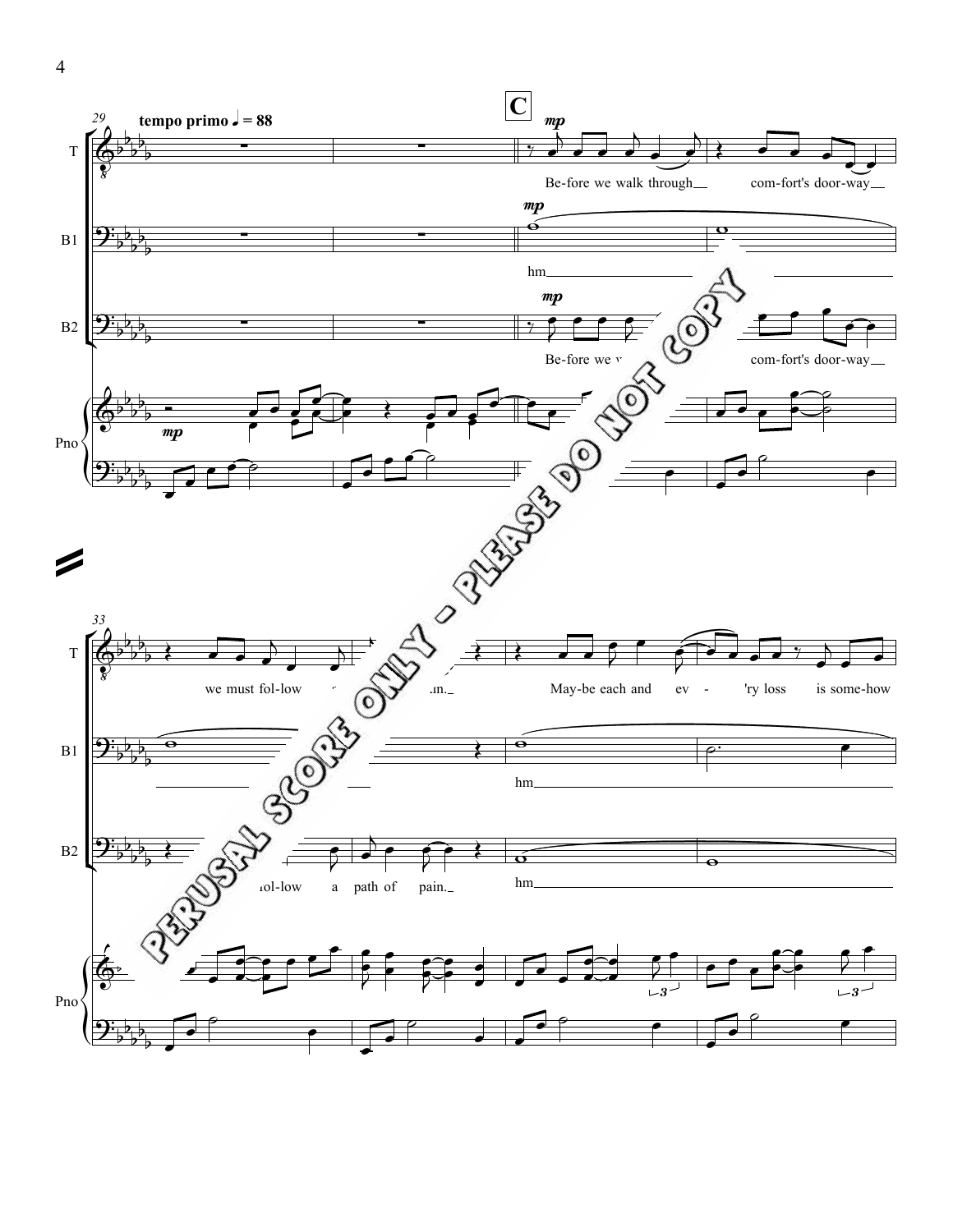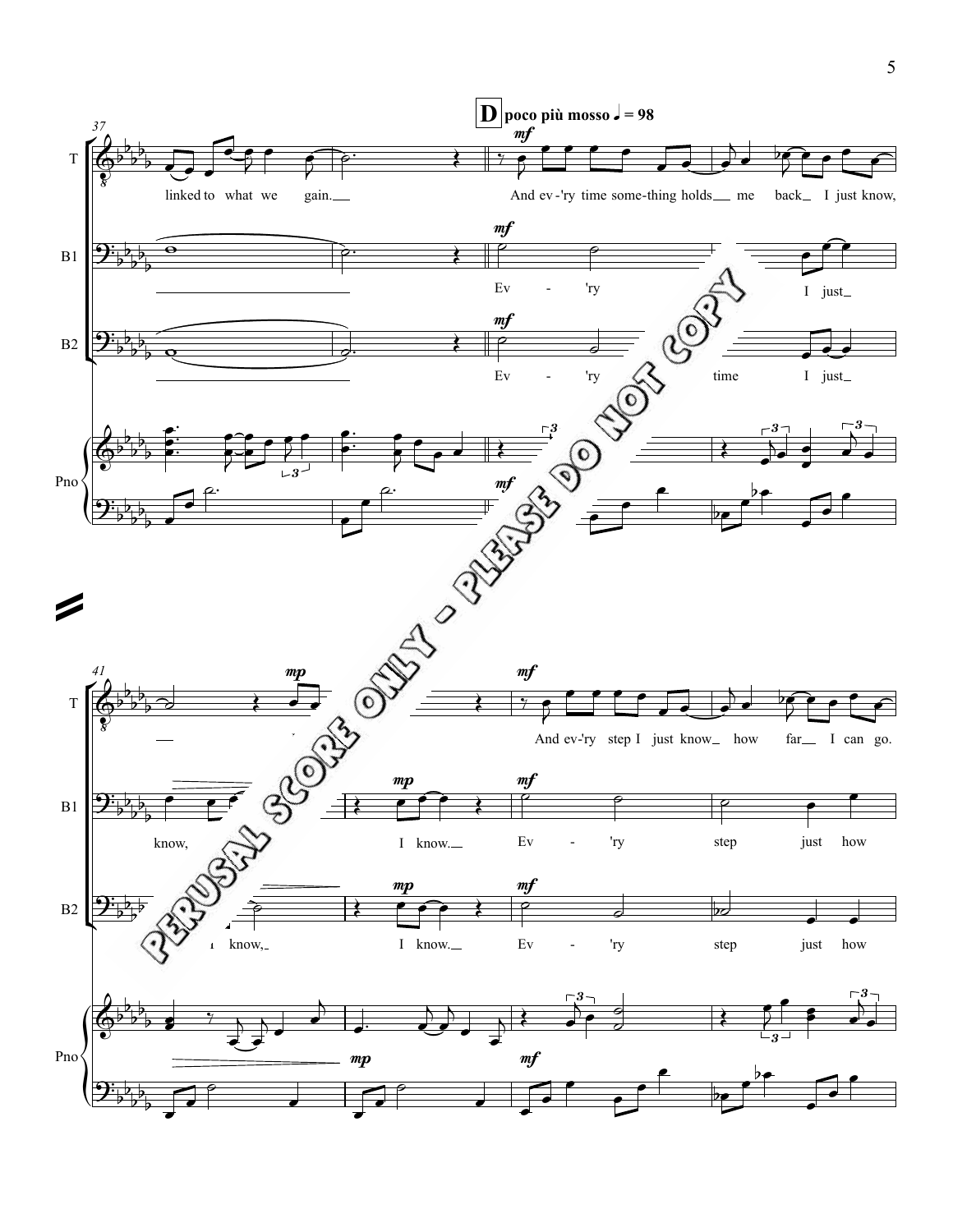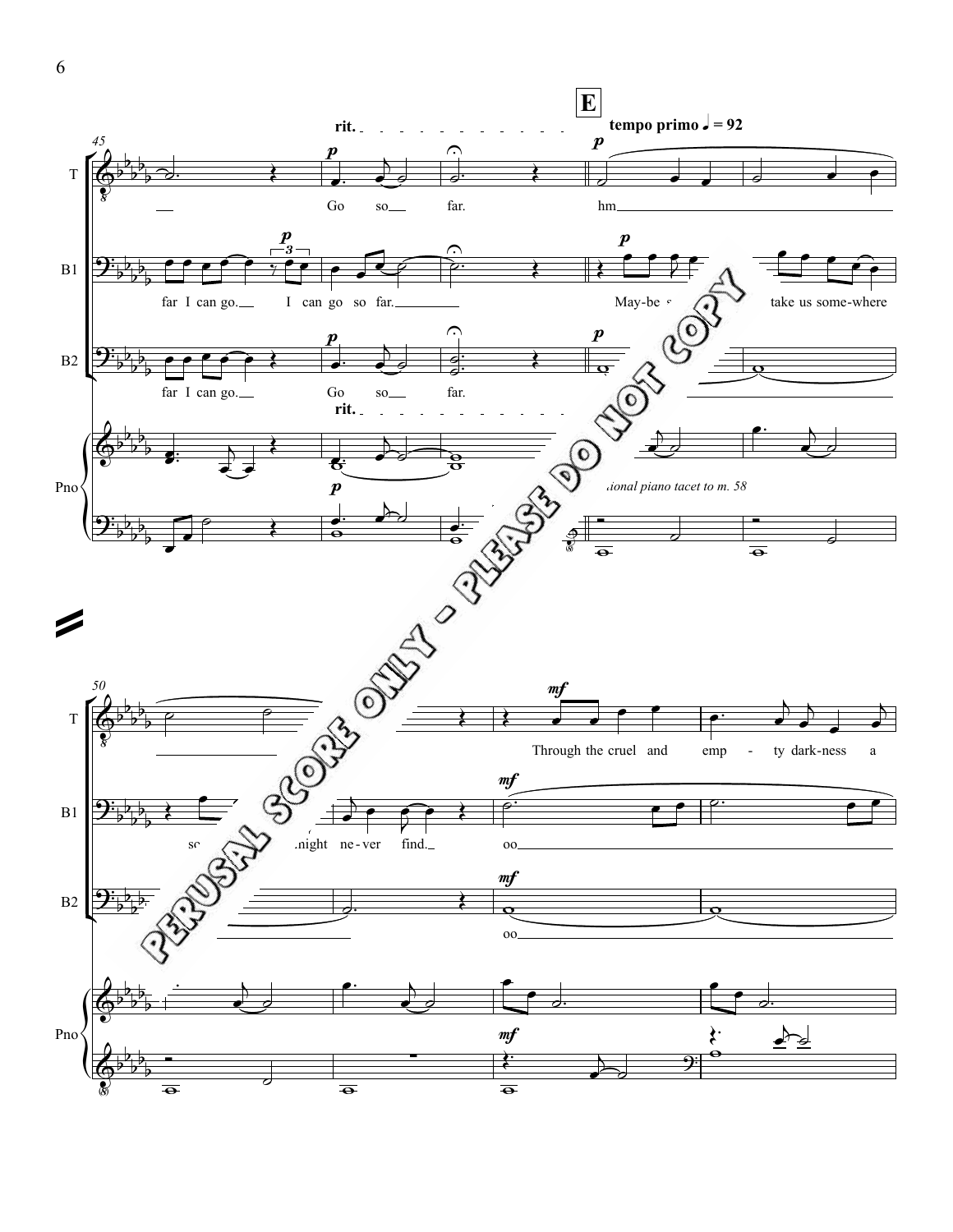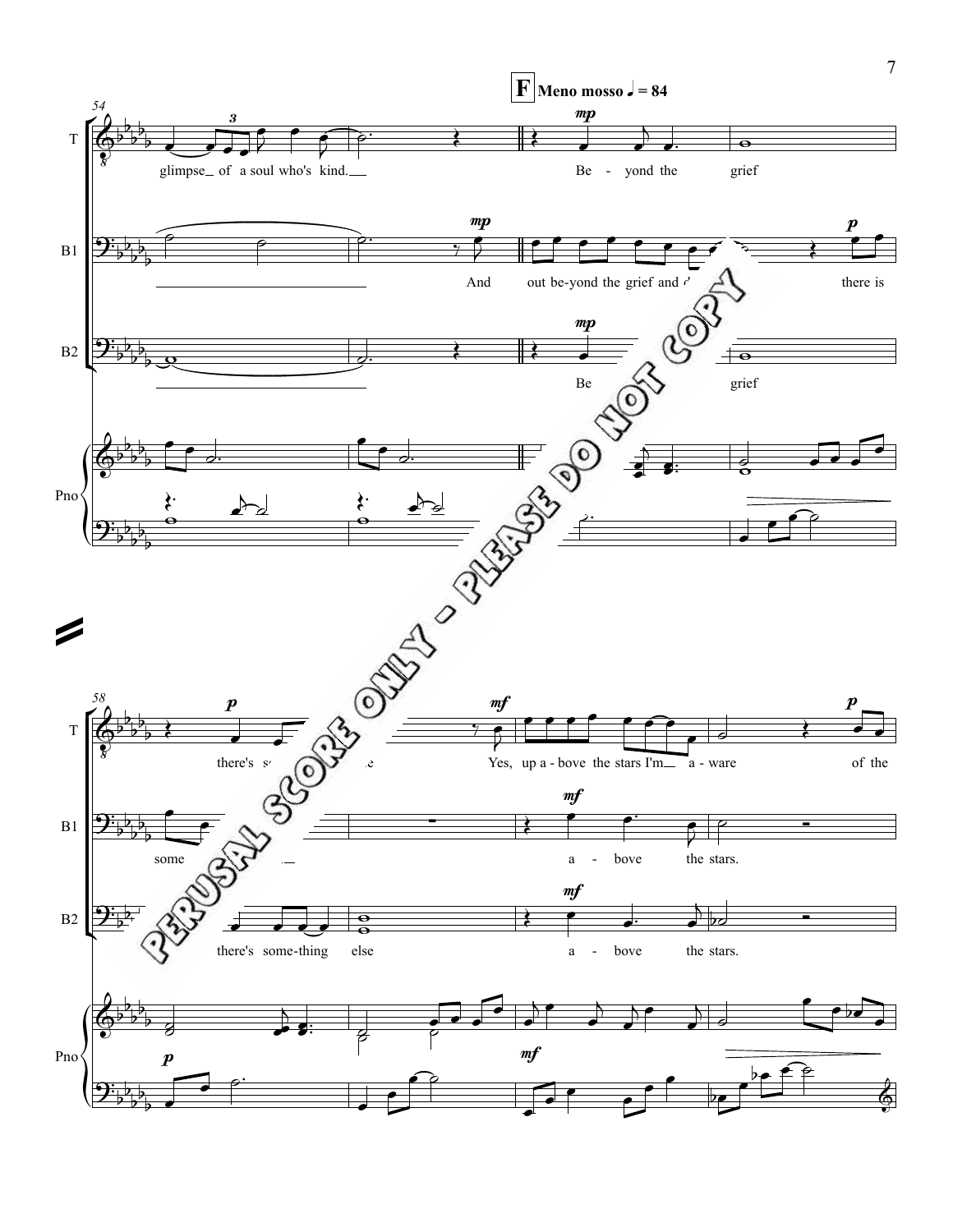

8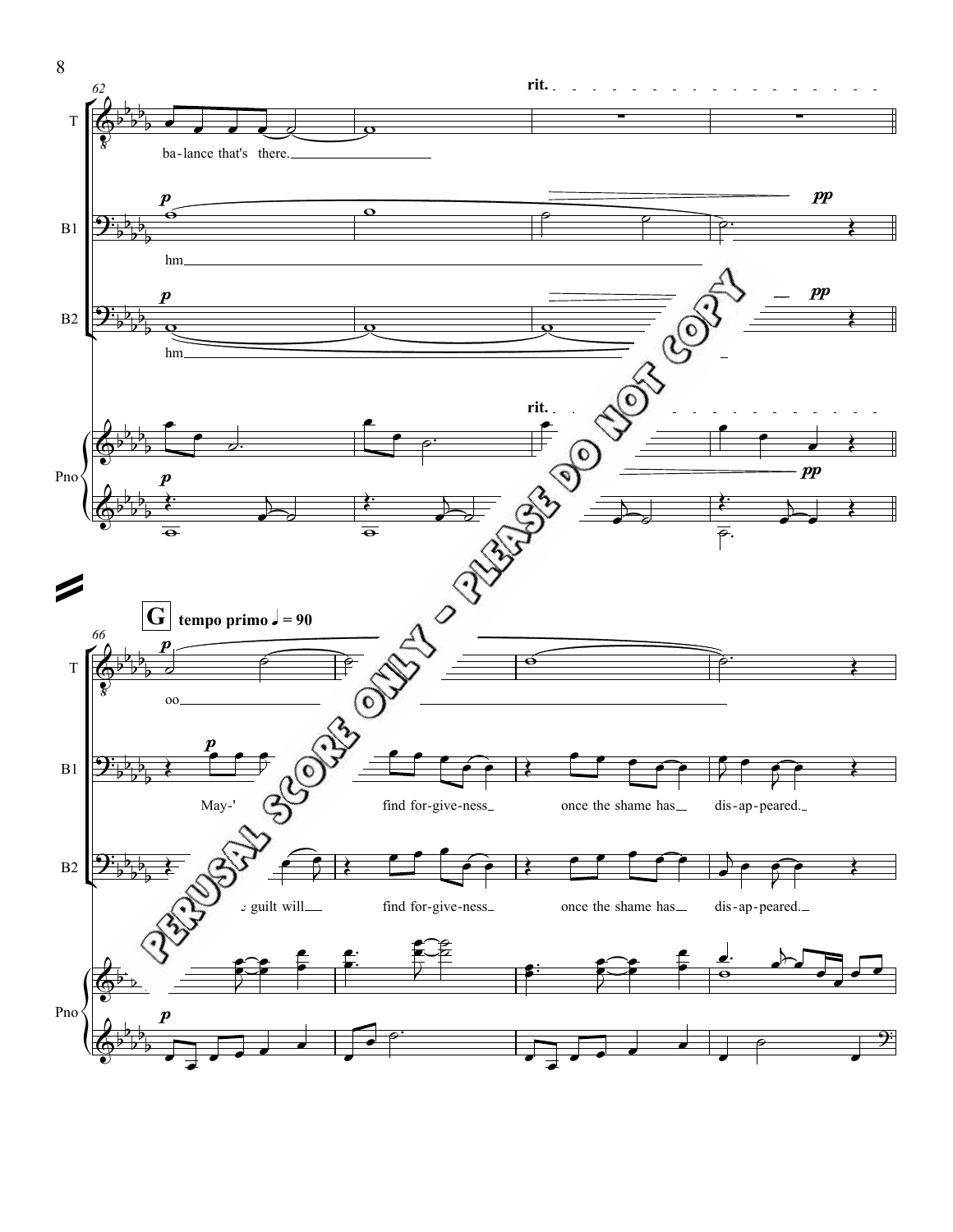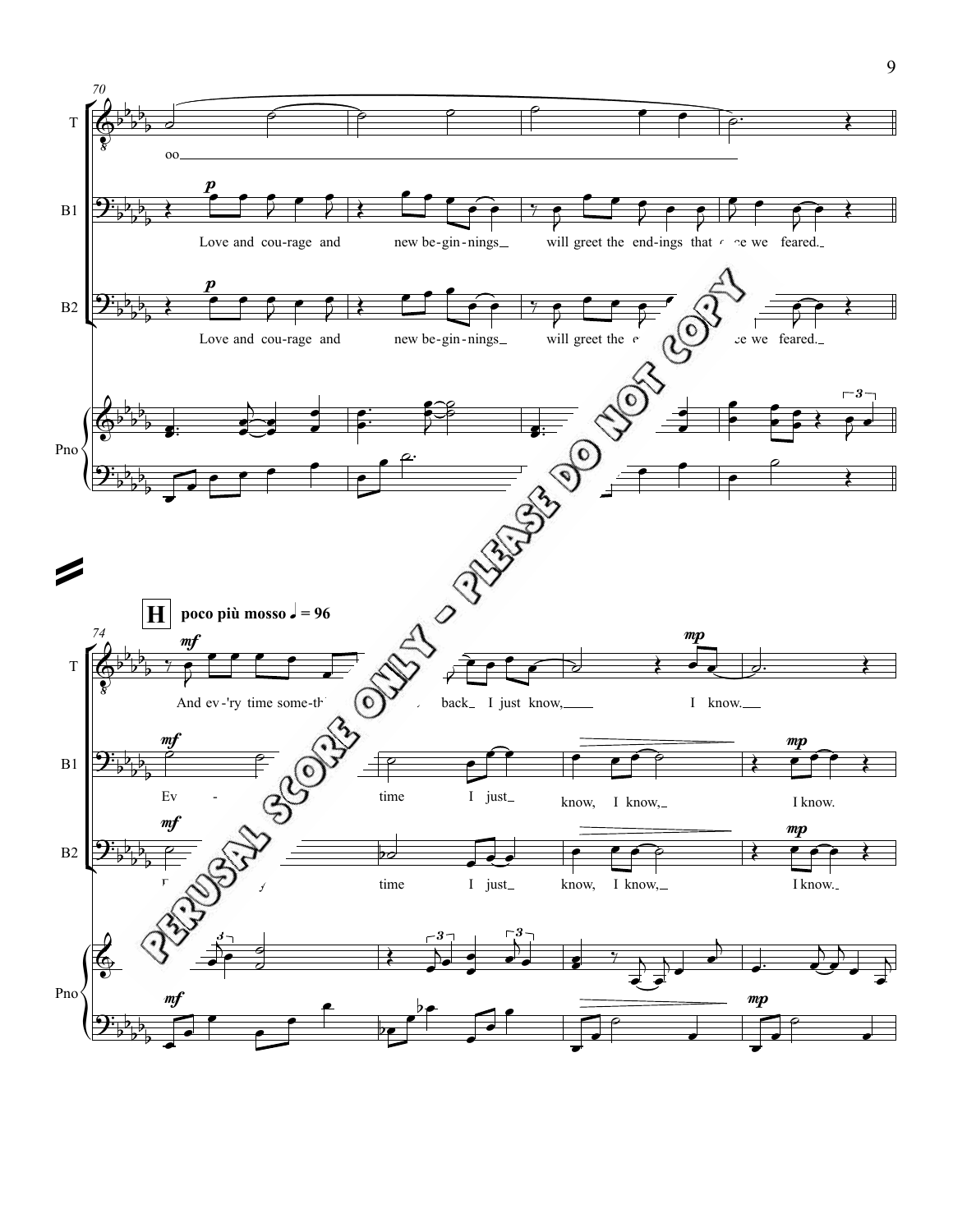

**10**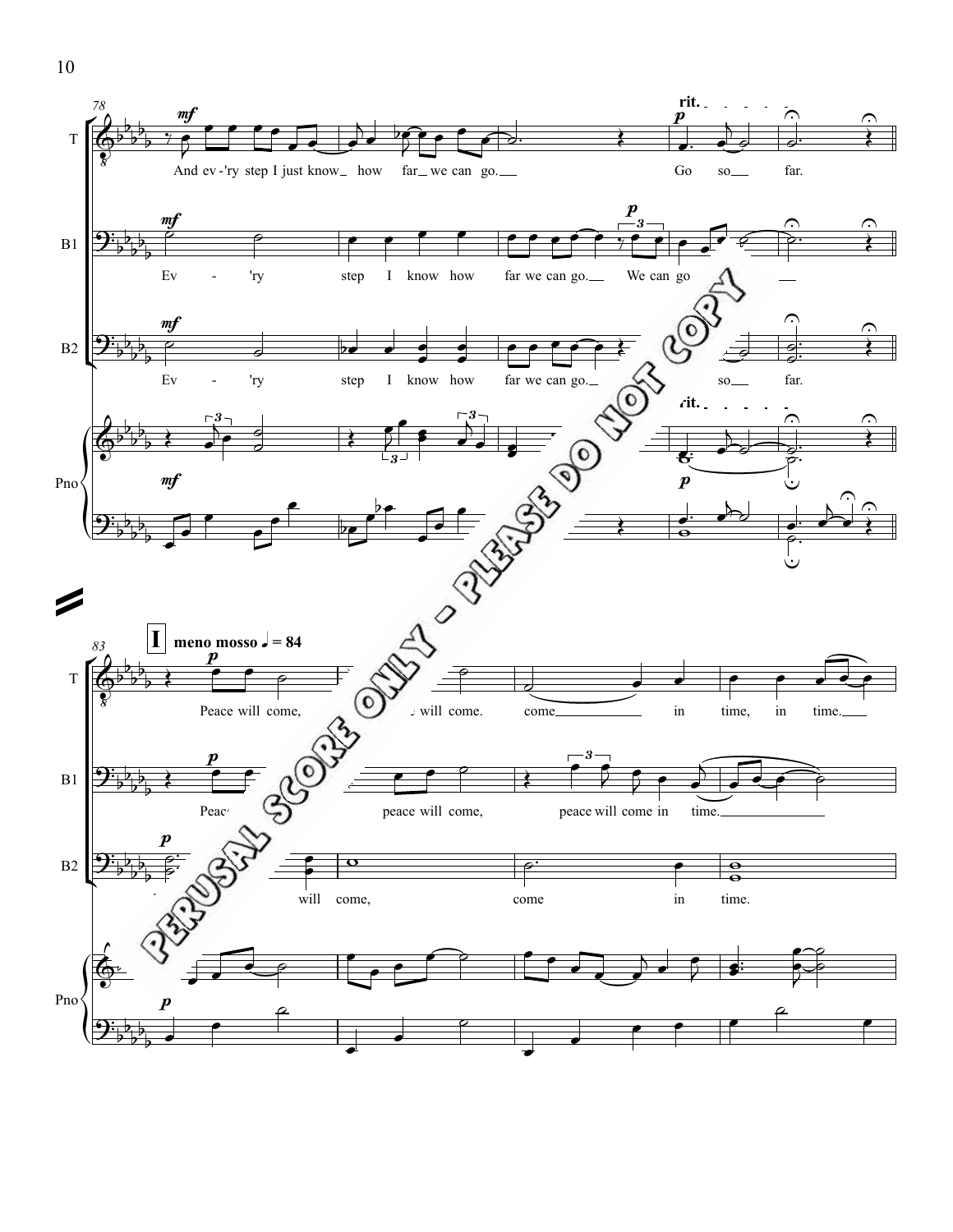